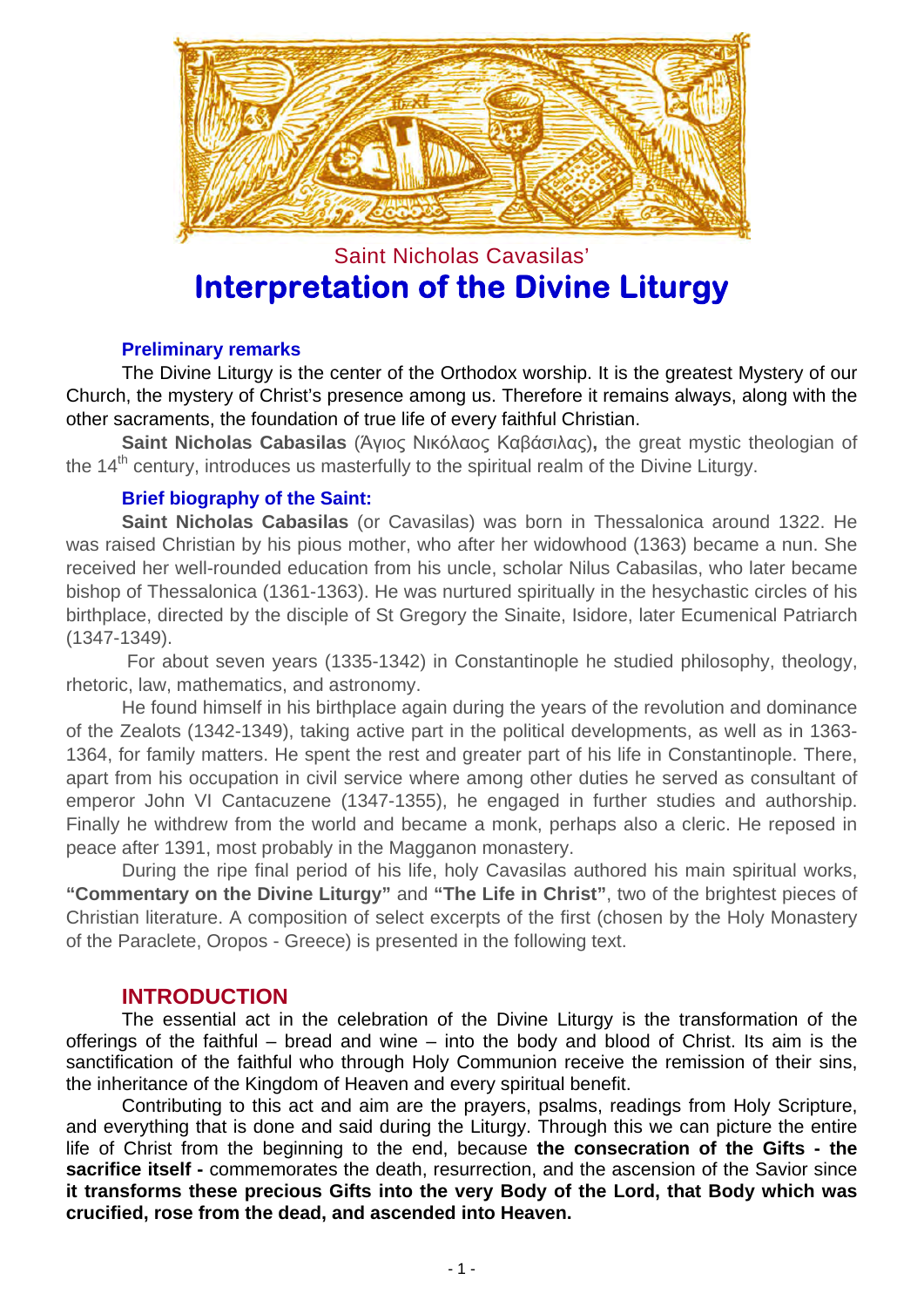The acts which precede the sacrifice reveal the events which occurred before the death or the Lord. Namely His coming on earth, His public appearance, miracles and teaching. Those which follow the sacrifice symbolize the decent of the Holy Spirit upon the Apostles, the return of people back to God, and their communion with Him.

The faithful who attend church and participate in all of these attentively, grow steadfast in faith and become more fervent in reverence and love for God. Thus prepared, they become ready to approach the fire of the solemn mysteries with confidence and trust.

This is, in short, the significance of the Divine Liturgy. Let us now examine it as far as possible in detail, starting with what occurs during the Holy Prothesis.

## **PROSCOMIDE**

#### **The Holy Gifts**

The bread and wine that the faithful offer for the liturgy and which symbolize the body and blood of the Lord are not placed initially upon the altar but are first placed on the **Holy**  Prothesis<sup>1</sup> and dedicated to God as Holy Gifts; that is henceforth their name.

We offer to God bread and wine because they are exclusively human food, by which our life is preserved and also symbolized. That's why it is believed that when someone offers food it is like offering life itself. Therefore, because through the Holy Mysteries God gives us eternal life, it was natural for our gift to be life in some way, so that our offering is not incongruous with God's reciprocation but has something in common. Besides, the Lord commanded that we offer Him bread and wine and He then gives us in return "heavenly bread" and "chalice of life." He wants us to offer food of our temporary life and He offers back the eternal life; so that His grace appears as a reward, and His infinite mercy as an act of justice.

#### **Remembrance of the sacrifice on the cross**

After the priest takes in his hands the bread from which he will cut the sacred portion that will be changed into the body of Christ, he says: "In remembrance of our Lord and God and Savior Jesus Christ." These words refer to the whole Liturgy and correspond to the commandment Christ gave when He delivered the mystery of the Holy Eucharist: "Do this in remembrance of me" (Luke 22:19).

But what is this remembrance? How will we remember the Lord in the Liturgy and what will we narrate about Him? Perhaps those things that showed Him to be God Almighty? That he raised the dead, gave sight to the blind, ordered the winds to subside, that He satisfied thousands of people with a few loaves? No, Christ did not ask to remember these, but rather the things that reveal weakness; the Crucifixion, Passion, Death. This is because **the passions were more necessary than the miracles. The passions of Christ cause our salvation and resurrection while His miracles only demonstrate that He is the true Savior.**

After the priest says the words "In memory of our Lord…" he performs acts that symbolize the crucifixion and death. He cuts with the knife the bread, reciting the prophecy: "He was led as a lamb to the slaughter, And as a sheep before its shearers is silent, So He opened not His mouth. He was taken from prison and from judgment, And who will declare His generation? For He was cut off from the land of the living." (Isaiah - 53:7-8)

After placing on the paten the Sacred portion (lamb) he cut, he adds the words: "The Lamb of God is sacrificed, He who takes away the sin of the world." (John 1:29) Then the priest curves a cross on the bread thereby showing the means by which the sacrifice was made: the Cross. Then with the knife that is shaped like a lance, he pierces the right side of the Lamb and says: "One of the soldiers pierced His side with a spear". And pouring wine and water into the Chalice he continues: "and immediately blood and water came out". (John 19:34)

#### **Commemoration of names**

The priest continues the Proskomide (offering). He takes small pieces (portions) from the other loaves and places them on the paten as holy gifts, saying for each one: "To the glory of the all-holy Mother of God" or "In honor of such and such a saint" or "For the remission of the

**<sup>1</sup>**<br><sup>1</sup> Holy Prothesis: Special area to the left of the Altar table, where the gifts offered (proskomide) by the faithful for the Holy Eucharist are placed. This is where their necessary preparation is done by the ministering priest.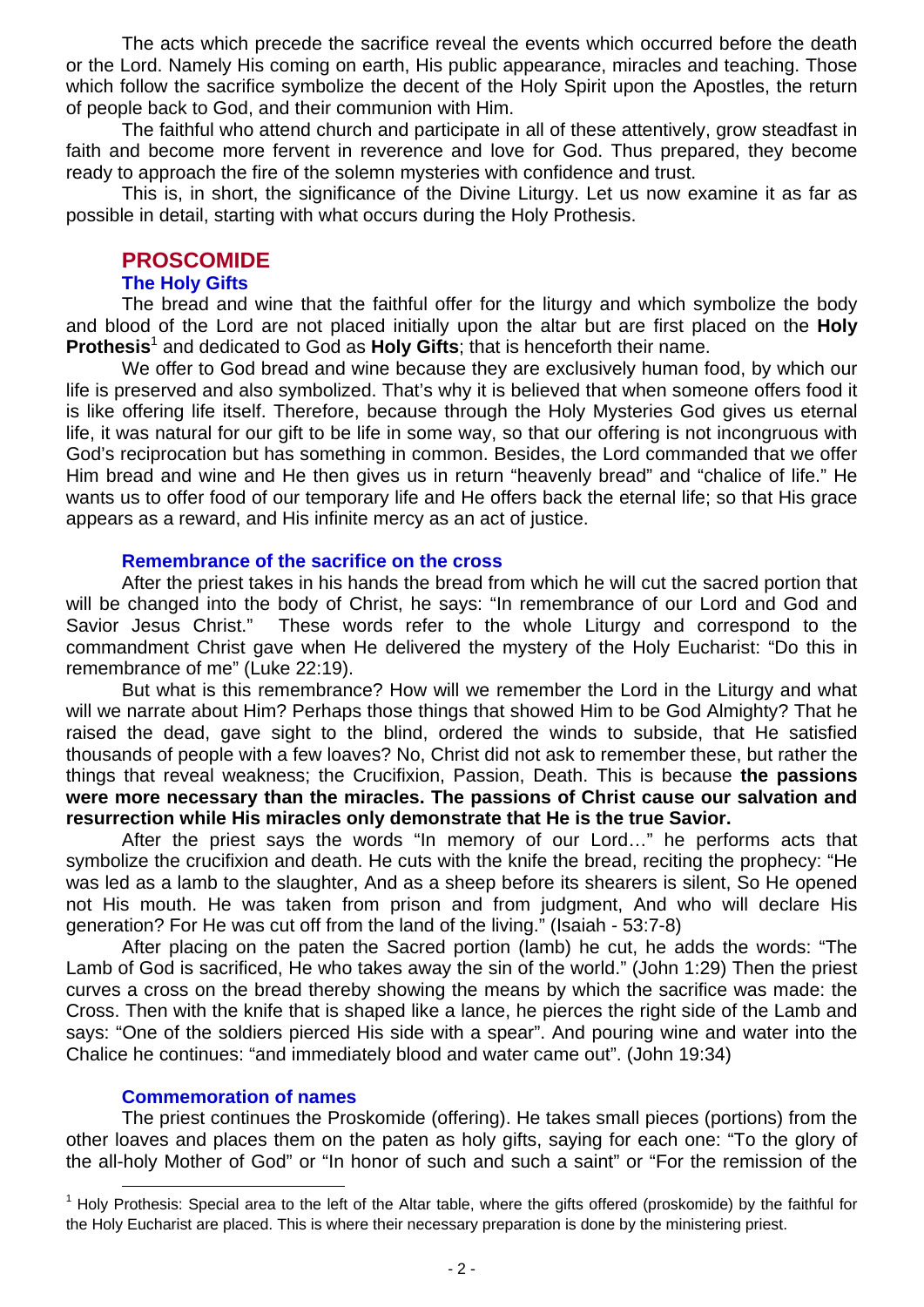sins of the living and the dead".

What do these signify? Giving thanks to God and making supplication. For by our gifts we are either showing gratitude to a benefactor for what we have received already, or we pay homage to someone asking for a favor. Likewise, with the gifts offered to God, the church thanks Him for the forgiveness of sins and the inheritance of the Kingdom of Heaven for her saints. The church also supplicates for the same benefits to be given to her children that are still living as well as to those that have passed away without sure and certain hope of obtaining the Kingdom. That is why she commemorates first the saints, then the living, and finally the dead. For the saints she gives thanks, and for the rest she intercedes.

#### **The covering of the Holy Gifts**

The words and actions performed over the bread which signify the death of the Lord are only descriptions and symbols. **The bread remains bread and has just become a gift to be offered to God, symbolizing the Lord's body in His early age.** This is why the priest relates and represents over the bread the miracles accomplished in Him when He was a new-born in the manger. Placing what is known as the asterisk over it, he says: "And lo, the star stood over where the child was" (Matthew 2:9). Afterwards, the priest covers the paten and the chalice with fine veils and censes them. Thus the power of Christ was veiled up to the time of His miracles and God's witness from Heaven. After the proskomide is complete, the priest comes to the altar, stands before the Holy Table, and begins the Liturgy.

## **THE DIVINE LITURGY**

"Blessed is the Kingdom of the Father and of the Son and of the Holy Spirit…" With this doxology the priest starts the Liturgy. This is because when grateful servants approach their Master, first they praise him, and then they make their petitions for their affairs. And what is the first petition of the priest?

## **The irenicon (peace)**

"For the peace from above and the salvation of our souls". When he says "peace" he not only means that we shall be at peace with each other and not bear any ill-will, but that we shall be at peace with ourselves so that we are not condemned by our own hearts. We always need the virtue of peace, but especially during prayer because without it one cannot pray properly nor expect something good to come of his prayer.

Next we make petitions for the church, for the state and the rulers, for those in danger and for all the people in general. And we do not only pray for the things of the spirit but also for the necessary material benefits – "For healthful air, abundance of the fruits of the earth…" because God is the Creator and Provider of all things, and we should always look to Him.

For every petition of the priest, the faithful just repeat one phrase: "Lord have mercy". To beg God's mercy is to ask for His Kingdom. Therefore the faithful content themselves with that supplication; because it encompasses everything.

Afterwards, chants begin which contain:

## **Antiphons**

Being God-inspired words from the prophets, the antiphons act as a purification and preparation for the holy mysteries. At the same time they also remind us of the first stage of Christ's coming on Earth, when He was not known to the multitude and therefore needed the prophetic writings. But when later He appeared, He no longer needed the prophets since John the Baptist witnessed to His presence.

## **The Small Entrance**

During the chanting of the third antiphon, the Gospels are brought in accompanied by a procession with candles. The Holy Book is carried in by the deacon, or by the priest if no deacon is present. The priest, before entering the sanctuary stands in front of the Holy Gates, and prays that God will send His holy angels to escort him to the altar and offer sacrifice with him and take part in the praise of the Lord. Next he raises the Book of Gospels high, showing it to the faithful and after entering the sanctuary he places it on the Altar Table.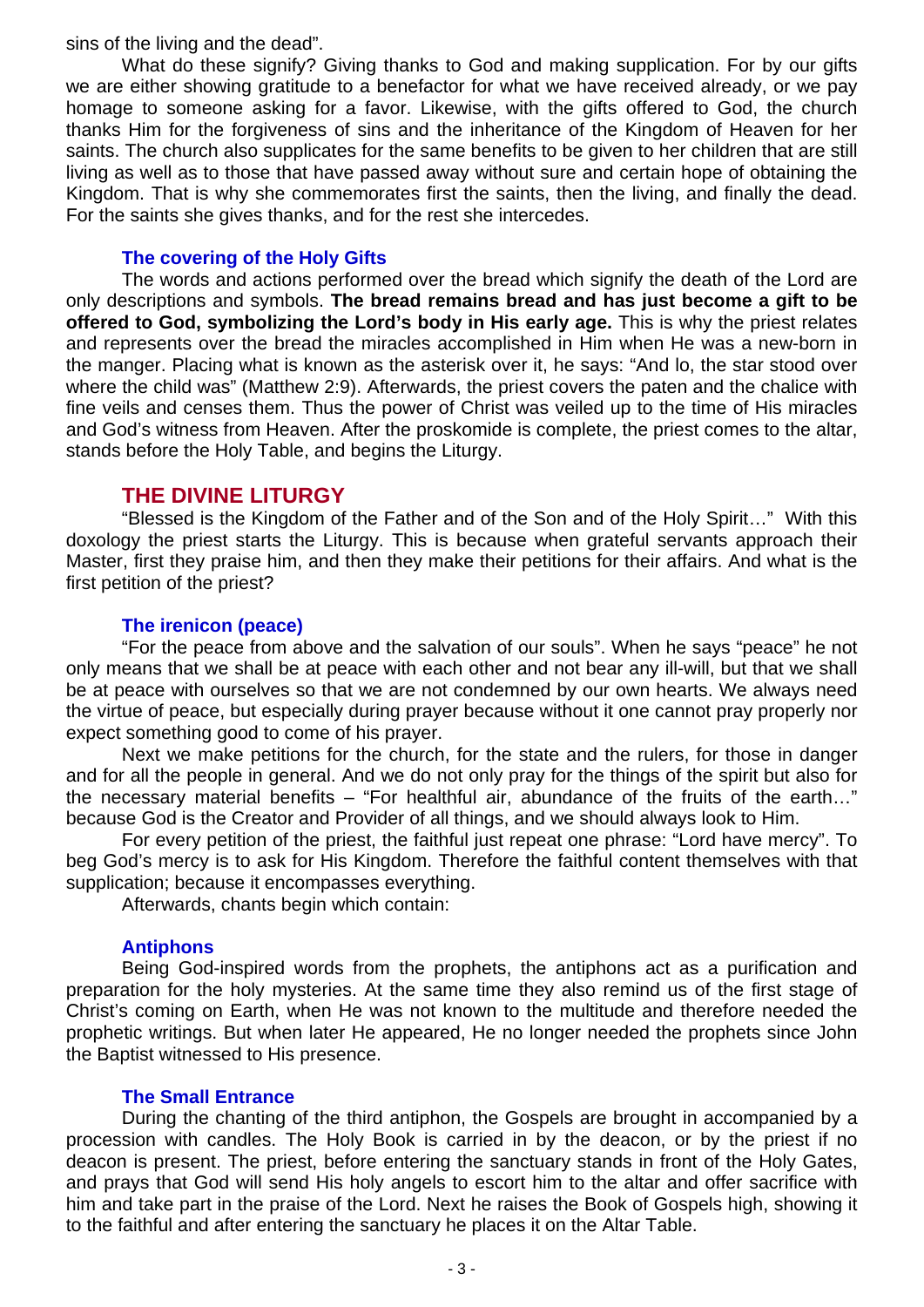## **The raising of the Gospels symbolizes the manifestation of the Lord when He began to appear to the multitudes. For the Gospel represents Christ.**

Now that Christ is revealed, no one pays attention to the words of the Prophets, therefore after the Little Entrance we chant about things related to the new life that Christ brought. We glorify Christ Himself for all He has done for us. We also praise the all-holy Mother of God or other saints depending on the feast or the saint honored by the church each time.

Finally we praise the Triune God Himself chanting "Holy God, Holy Strong, Holy Immortal, have mercy on us". "Holy, Holy, Holy" is the hymn of the angels (Isaiah 6:3), and "God", "strong", "immortal" are words of prophet David: "My soul hath thirsted after the strong living God" (Psalm 41[42]:3). **We chant the Thrice-Holy Hymn after the bringing in of the Gospels to proclaim that with the coming of Christ, angels and people are united and henceforth comprise one Church.**

Immediately after, the priest asks everyone to not stand lazily but focus on the things that will follow. This is the meaning of "proschomen" (let us attend). And by also saying "Wisdom" the priest reminds the faithful of the wisdom with which they should participate in the Liturgy. It is the good thoughts that occupy those rich in faith and removed from human sentiment. We really need to attend the Liturgy with appropriate thoughts if we want to avoid wasting our time. However, since this is not easy, we need our own attention as well as the external reminder, so that we refocus our mind which is constantly forgetful and carried away into vain cares.

In addition, the call "Orthee" (rise/stand) contains an exhortation; to stand eagerly before God, with reverence and zeal, and the first token of this zeal is the upright posture of our body.

After these pronouncements, **the Apostolic and Gospel readings take place. These represent the manifestation of the Lord** as it was gradually occurring after His first appearance to the people. **During the little Entrance, the Gospel was closed, representing the course of time of the first 30 years or the Lord, when He was still silent.** But now that the scriptures are read we have His fuller revelation, with everything that He taught publicly and all that He commanded the Apostles to preach.

#### **The Great Entrance**

Soon the priest will proceed to the sacrifice and the offerings to be sacrificed must be placed on the holy table. Therefore he comes to the Prothesis, takes the holy gifts holds them up head-high and exits the sanctuary. He walks in a solemn and slow procession around the nave of the church amidst the faithful surrounded by candles and incense. Finally he enters the altar and places the offerings on the holy table.

While the priest walks by the people, the faithful chant and kneel reverently praying that they will be remembered when the offering is made. For they know that there is no supplication more effective than this awesome sacrifice which has freely cleansed all the sins of the world<sup>2</sup>.

**The Great Entrance symbolizes the journey of Christ to Jerusalem where He was to be sacrificed.** As He was riding an animal, He entered the holy City escorted and praised by the crowd.

## **The Symbol of Faith (Creed)**

The priest now calls the faithful to pray "for the precious gifts set forth": "let us pray to the Lord for the sanctification of the precious gifts we are about to offer, so that our initial goal is fulfilled".

Then, after he adds other petitions, he prompts everyone to have peace amongst them ("peace be to all") and love ("let us love one another…."). Since brotherly love is followed by the love of God and our perfect and living faith in Him, therefore immediately afterwards we confess the true God: "Father, Son, and Holy Spirit, Trinity one in essence and undivided".

The priest completes: "The doors, the doors, in wisdom let us attend". By this he means: "Open wide all the doors i.e. your mouths and ears to the true wisdom, namely every high teaching and belief for God. Say and hear these continually, and even with zeal and devotion".

**<sup>2</sup>** A characteristic liturgical element of the Great Entrance is the **Cherubic Hymn**, which is chanted slowly by the choir: "Let us who mystically represent the Cherubim and sing to the life-giving Trinity the thrice-holy hymn, now lay aside every care of life, that we may receive the King of all, invisibly escorted by the angelic orders. Alleluia."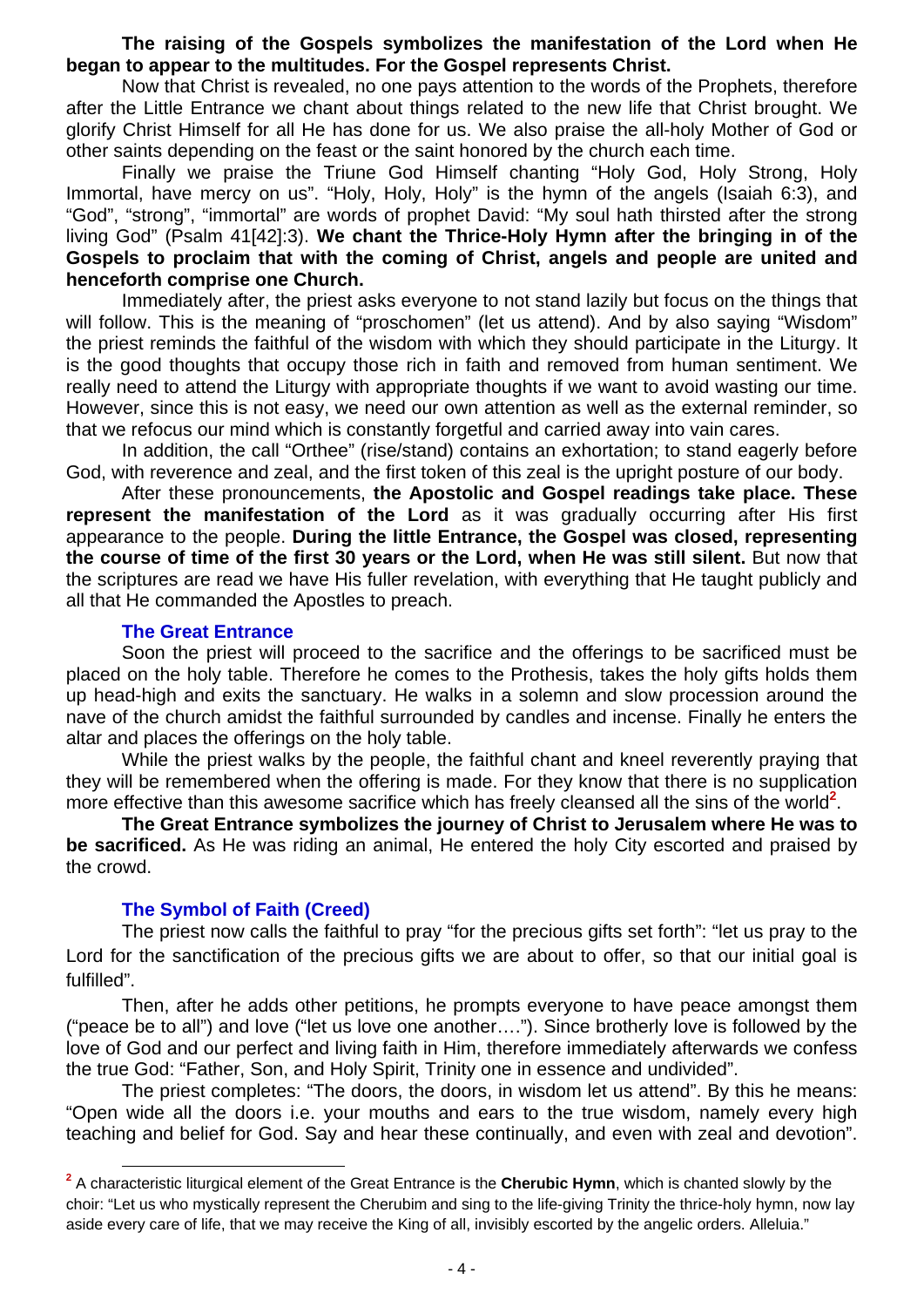Then the faithful recite aloud the Profession (Symbol) of Faith ("I believe in one God…").

#### **The Holy Anaphora (Oblation)**

The priest against exhorts: "Let us stand aright, let us stand with fear; let us attend, that we may offer the Holy Oblation in peace", meaning: "Let us stand firmly on what we confessed by the Creed, without being thrown off balance by heretics. Let us stand with fear, because the danger of being deluded is very great. Thus standing firm in faith, let us offer our gifts to God in peace".

At this point, the faithful should bear in mind the Lord's words: "If you bring your gift to the altar and remember that someone has something against you, first reconcile with him and then come to offer your gift" (Matthew 5:23-24). After the priest raises the souls and thoughts of the faithful from the earthly to the heavenly things, he begins the thanks-giving prayer. In this manner he imitates the first Priest, Christ, Who gave thanks to God the Father before instituting the sacrament of the Holy Eucharist.

The priest now glorifies God and praises Him along with the angels. He offers thanks for all the gifts He has bestowed on us from the beginning of time. He thanks Him especially for the coming of His only-begotten Son into the world and for handing us the sacrament of the Holy Eucharist. He even recites the story of the Mystical Supper, repeating the Lord's own words: "Take, eat… Drink of this all of you…" (Matthew 26: 26-27).

After the priest says: "Remembering, therefore, this command of the Savior, and all that came to pass for our sake, the cross, the tomb, the resurrection on the third day, the ascension into heaven, the enthronement at the right hand of the Father, and the second, glorious coming", he concludes with the exclamation: "We offer to You these gifts from Your own gifts in all and for all, we praise You, we bless You, we give thanks to You, and we pray to You, Lord our God."

With these words it is as if he is saying to the heavenly Father: "**We offer to You the same offering that Your only Begotten Son Himself offered to You, God and Father.** And by offering it we thank You because also He by offering it thanked You. We are adding nothing of our own to this offering of gifts, because these gifts are not our works but Your creations. Neither is this way of worship our invention, but You taught it to us and You motivated us to worship You in this manner. **Therefore, all we offer You is entirely You own …**".

At this time the priest prostrates himself and prays fervently. He prays for the gifts before him, that they will receive His most holy and all-powerful Spirit and be transformed – the bread into His holy Body, the wine into His immaculate Blood.

When these words have been said the whole sacred rite is accomplished! The gifts are consecrated! The sacrifice is complete! The great victim and oblation, slain for the salvation of the world, lies before our eyes upon the altar. For it is no longer the bread which until now has represented the Lord's Body; it is the same most holy Body of the Lord which suffered the insults, the blows, the spitting, the wounds, the gall, the crucifixion. In like manner, the wine is the same Blood that gushed when that Body was being slain. It is that Body and Blood formed by the Holy Spirit, born of the Virgin Mary, which was buried, which rose again on the third day, which ascended into heaven, and sits at the right hand of the Father.

And we believe that is so, because the Lord Himself said: "This is my Body … this is my Blood …" (Mark 14:22.24). He Himself commanded the Apostles and the whole church to: "do this in remembrance of Me" (Luke 22:19). He would not have given them the command to repeat this Mystery unless He had been going to give them the power to perform it. And what it this power? It is the Holy Spirit. This is the Spirit who through the hand and tongue of the priests consummates the Mysteries. **The celebrant is a servant of the grace of the Holy Spirit,**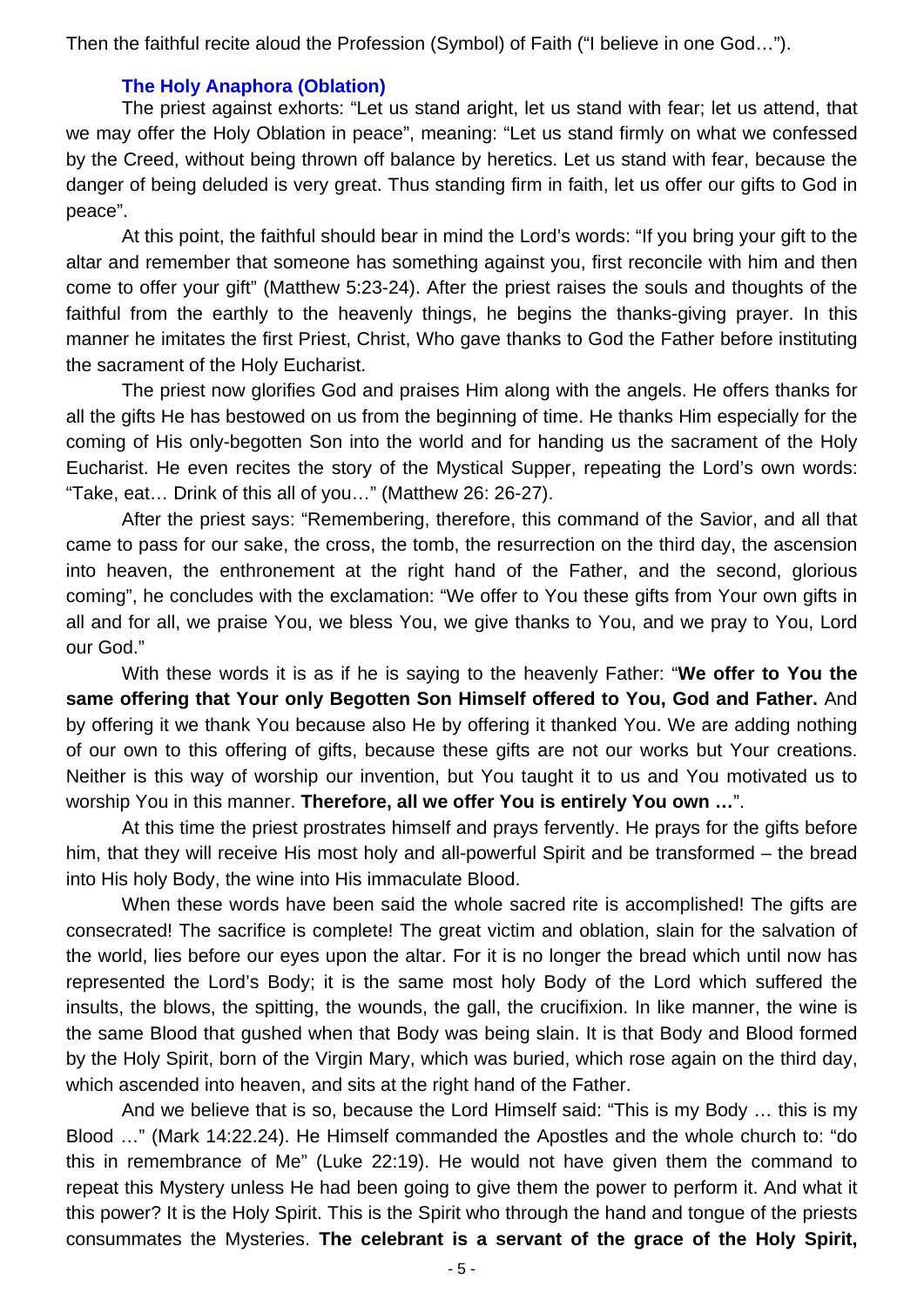**without offering anything of his own. That's why it does not matter if he happens to be full of sins himself. This does not adulterate the offering of the gifts, which are always well pleasing to God.** Likewise, a medicine made by a person who is not a doctor does not lose its healing properties, as long as it was made according to the instructions of the doctor.

When the sacrifice has been thus completed, the priest, seeing before him the pledge of God's love of mankind, the Lamb of God, gives thanks and supplicates. He thanks God for all the Saints, because in them the church finds what it seeks – the kingdom of heaven. Especially – "exceptionally" – he gives thanks for the most blessed Theotokos end ever-virgin Mary, since she surpasses all saints in holiness. The priest also supplicates for all the faithful – the living and the dead – because they have not reached perfection yet and still have need for prayer.

#### **Holy Communion**

Shortly after, the celebrant will himself commune, and will also invite the faithful to the holy mysteries. Since holy communion is not permitted to everyone, the priest, elevating the Bread of Life and showing it to the people, cries: "The holy things to the holy". It's as if he says: "Here is the Bread of Life! You see it. Rush then to partake it. Not everyone however, but whoever is a saint, because the holy things are only allowed for the saints". By saints he means not only those who have attained perfection but those also who are striving for it without having yet obtained it. That's why Christians, unless they fall into mortal sins that separate them from Christ and make them spiritually dead, have no obstacle to Holy Communion**<sup>3</sup>** .

When the priest says "The holy things to the holy", the faithful respond aloud: "One is Holy, one is Lord, Jesus Christ, to the glory of God the Father". For no one has holiness of himself; it is not the feat of human virtue, but derived from Christ by everyone. It is as if we were to place mirrors beneath the sun; each would shine and send forth rays of light, so that one would think there are many suns; yet in truth there is but one sun which shines in all; just so Christ, the only Holy One, pours Himself forth upon the faithful, shines in so many souls, and gives light to many saints; yet He alone is Holy.

When he has thus summoned the faithful to the sacred banquet, the priest receives communion himself first, followed by the other clergy in the altar. But before this, he pours **warm water into the chalice, which symbolizes the descent of the Holy Spirit upon the Church.** Since this warm water both is water and contains the element of fire because it has been boiled, it signifies the Holy Spirit which the Lord likened to "living water" (John 7:38) and came down upon the Apostles in the form of fire on Pentecost.

Next the priest turns towards the people, and, exhibiting the Holy Mysteries, calls to those who wish to receive communion to approach "with the fear of God and faith", without contempt for the humble appearance of the body and blood of the Lord, but recognizing the preciousness of the sacrament and believing that that is the source of eternal life to those that receive it.

The body and blood of Christ is true food and true drink. And when one partakes of them **these do not convert into human body like regular food does, but the human body converts into them.** Just like iron, when it touches the fire it becomes itself fire and does not convert the fire into iron.

**<sup>3</sup>** Besides, the Divine Liturgy is done for the faithful to receive communion. As St Basil the Great says, "for someone to commune and partake every day of the holy body and blood of Christ, is good and beneficial". However, frequent Holy Communion presupposes continuous spiritual struggle and suitable preparation (repentance-confession, guidance by a spiritual father, etc).